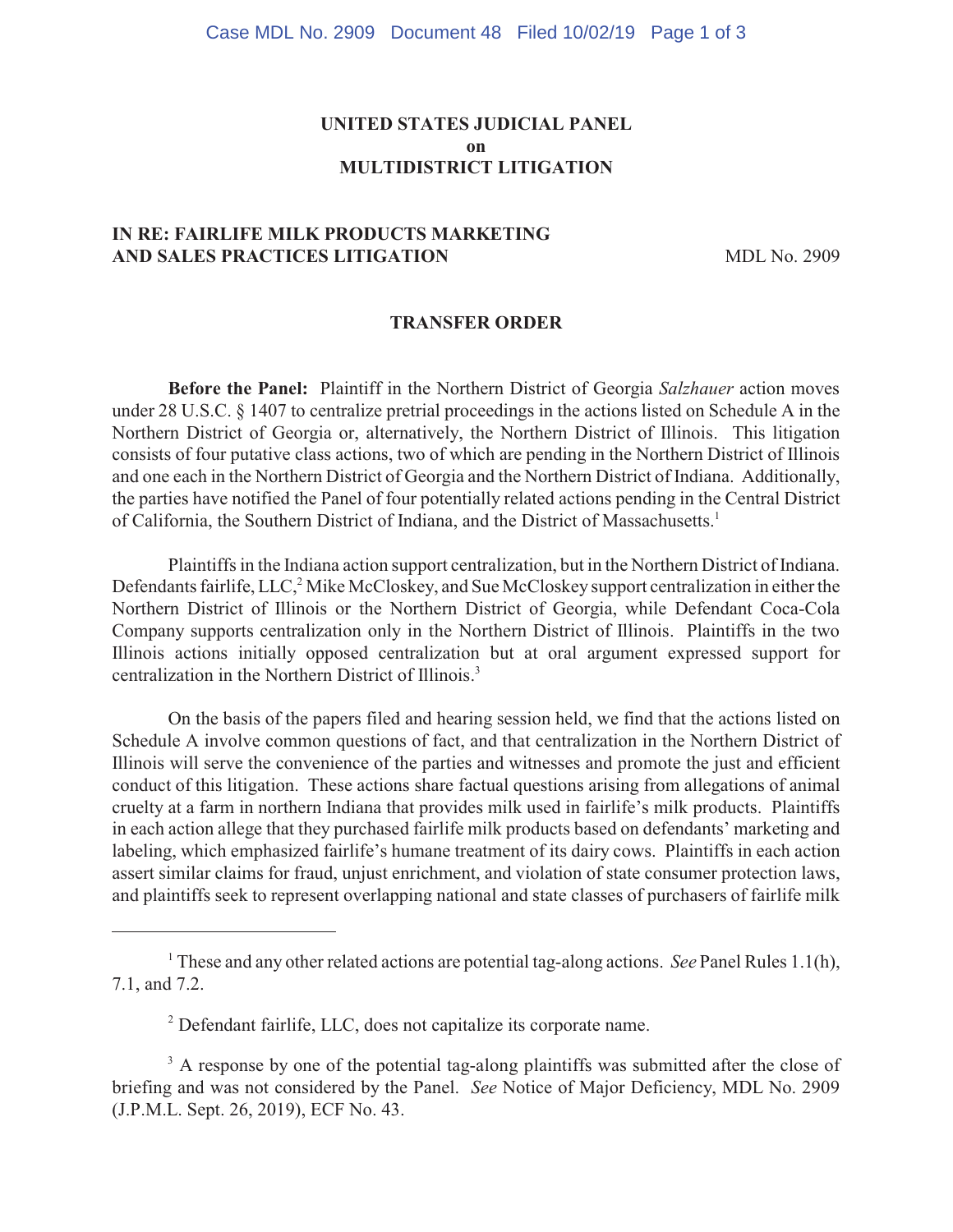-2-

products. Centralization thus will eliminate duplicative discovery; prevent inconsistent pretrial rulings, particularly with respect to class certification; and conserve the resources of the parties, their counsel, and the judiciary.

The Northern District of Illinois is an appropriate transferee district for this litigation. This district has a strong connection to these cases. Defendant fairlife is headquartered in Chicago, and its marketing decisions for the subject milk products likely were conceived and executed there. Moreover, Chicago is less then one hundred miles from Fair Oaks, Indiana, where the farm at which the alleged animal abuse occurred is located. Two of the four actions on this motion are pending in the Northern District of Illinois, which is supported by a majority of the parties as either their primary or secondary choice for transferee district. The Northern District of Illinois thus presents a convenient and accessible forum for this litigation. Both of the actions in this district are assigned to the Honorable Robert M. Dow, Jr., a jurist with significant multidistrict litigation experience. We are confident that Judge Dow will steer this litigation on an efficient and prudent course.

IT IS THEREFORE ORDERED that the actions listed on Schedule A and pending outside the Northern District of Illinois are transferred to the Northern District of Illinois and, with the consent of that court, assigned to the Honorable Robert M. Dow, Jr., for coordinated or consolidated pretrial proceedings.

PANEL ON MULTIDISTRICT LITIGATION

Jarak Vance

 Sarah S. Vance Chair

R. David Proctor Catherine D. Perry

Lewis A. Kaplan Ellen Segal Huvelle Karen K. Caldwell Nathaniel M. Gorton